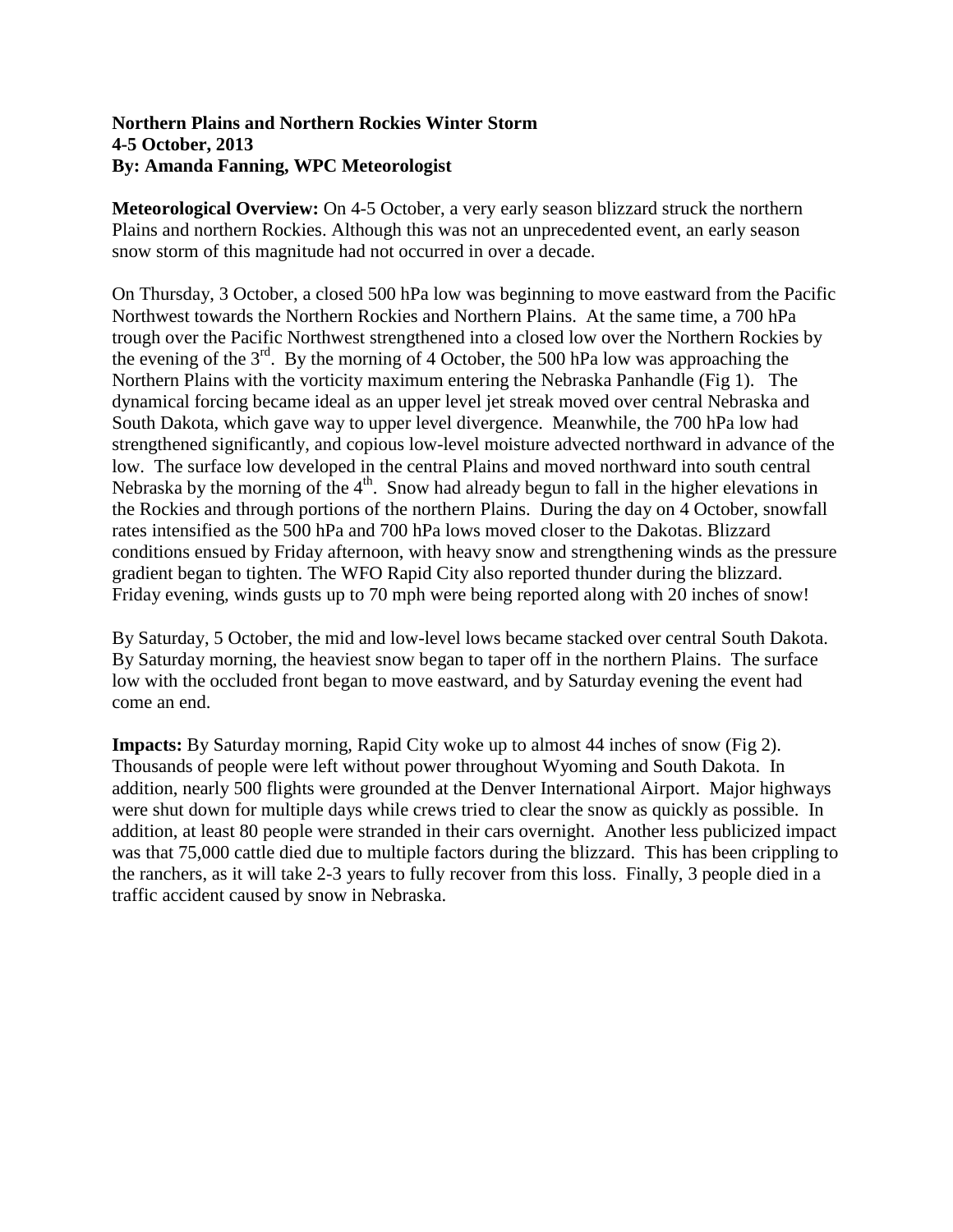

surface front at its most intense point.